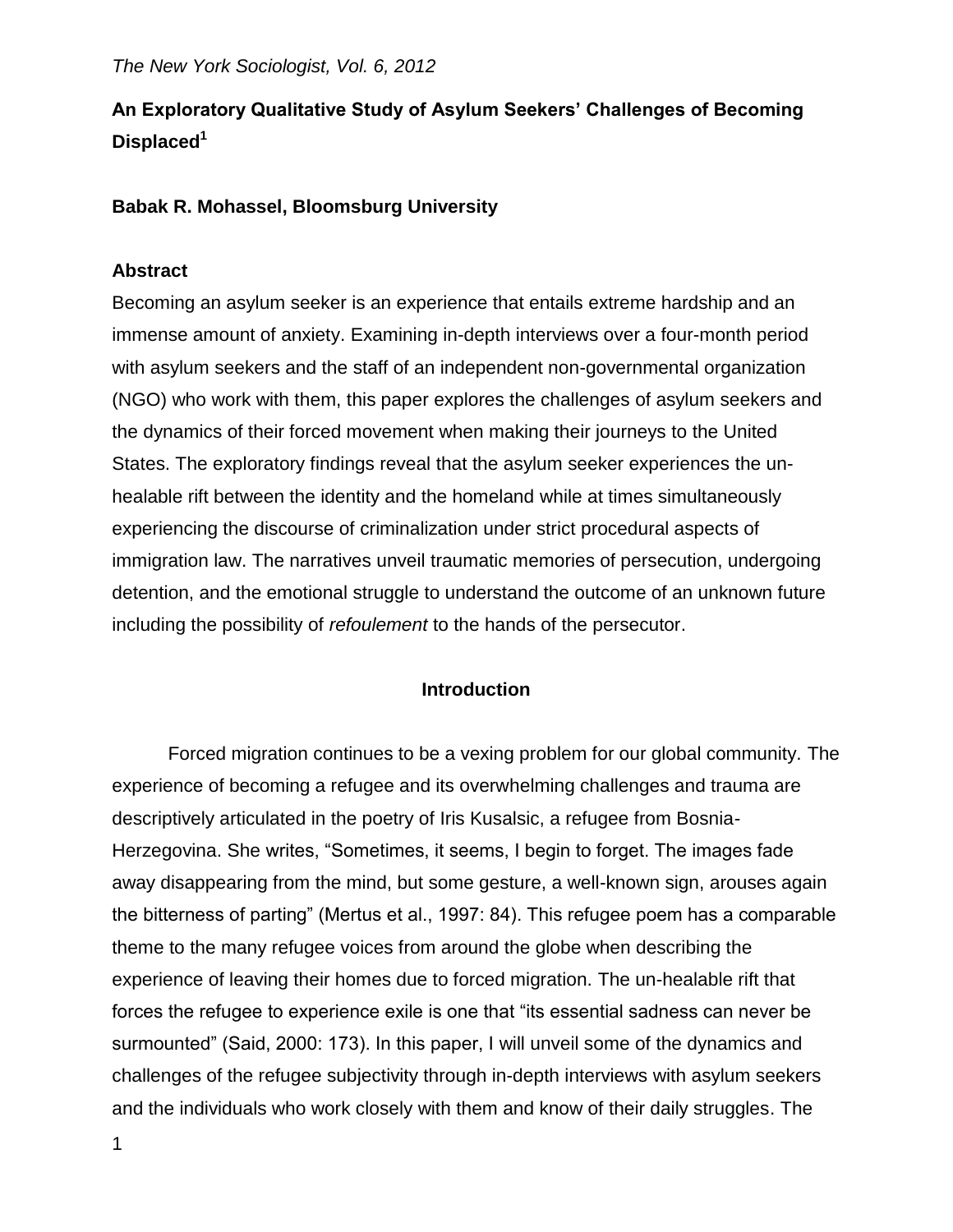narratives unfold themes of distress, trauma, and fear of persecution coupled with the anxiety of returning to the hands of the persecutor.

Refugees and asylum seekers have experienced severe physical and psychological harms prior to their entry into the hosting nation-states (George, 2010; Goodwin-Gill, 1996; Goodwin-Gill & McAdam, 2007; Kaplan, 2008). They have been victims of countless human rights abuses including prolonged torture and rape. They have no protection from their own state governments and on numerous occasions it is the government of their home countries that has conducted the act of persecution (UNHCR, 2012). There is research suggesting that asylum seekers and refugees experience an immense amount of trauma with profound effects throughout their lives (Montgomery, 2010; Henry, 2012; Highfield et al. 2012). In 1995, a research study performed by the Flykting Center examined the effects of Post-Traumatic Stress Disorder (PTSD) among 47 Iranian refugee families and their 50 preschool children living in Sweden. In addition to finding the stable prevalence of PTSD, the researchers observed that play involving reenactment of war and persecution was performed by 19 of the children who were eyewitnesses of violence (Almqvist and Brandell-Forsberg, 1995). Furthermore, in a follow-up study performed 2 and 2 ½ years later, the researchers found that the prevalence of PTSD remained high among Iranian refugees and 23% of the children who experienced traumatic exposure still met the full criteria of PTSD (Almqvist and Brandell-Forsberg, 1997). It is important to point out that it is not only trauma but other daily stressors in a refugee's life such as lack of basic needs and safety concerns in refugee camps that can contribute to variance in refugee distress as well (Rasmussen et al. 2010).

#### **Understanding the Context of Who is a Refugee**

The answer to the question "who is a refugee?" can be a complicated one if we attempt to define the term in a manner that provides international community protection and global responsibility. Under international law, refugees are not simply persons who are forced to flee their homelands. They are individuals who are forced to flee because of a particular characteristic specified within the text of the 1951 UN Convention Relating to the Status of Refugees. This international treaty is the legal document that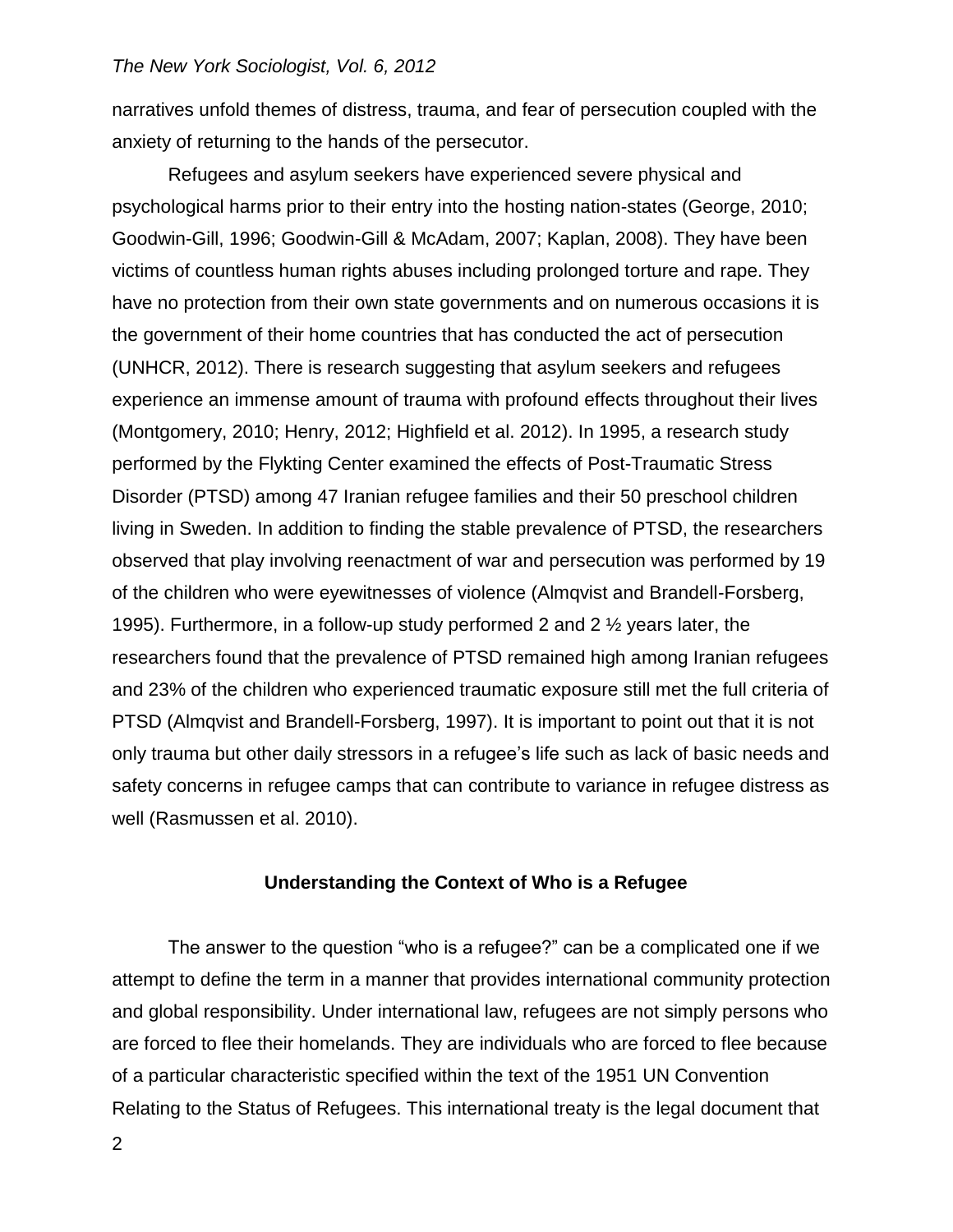defines the term "refugee," outlines the rights of refugees, and delineates the responsibility and legal obligations of state members towards refugees. In sum, the 1951 Convention Relating to the Status of Refugees is the international agreement between states for the protection of refugees. According to Article 1(A)(2) of the 1951 Refugee Convention, a refugee is "a person who, owing to a well-founded fear of being persecuted for reasons of race, religion, nationality, membership of a particular social group or political opinion, is outside the country of his nationality and is unable, or owing to such fear, is unwilling to avail himself of the protection of that country." A refugee is then a person who is forced to move due to persecution based upon one of the five grounds outlined in Article 1(A)(2). Under Article 33(1) of the Convention, the contracting nation-states are also obligated to recognize the principle of *nonrefoulement* and not return a refugee back to the place of persecution. Although there are exceptions under Article 33(2) to this general rule, such as national security concerns, the Refugee Convention prohibits refoulement—the expulsion or return of a refugee to a place "where his life or freedom would be threatened on account of his race, religion, nationality, membership of a particular social group or political opinion." It is the recognition of refugee rights and obligations of hosting nation-states towards this vulnerable population that have led the international community in defining the term so narrowly within the convention.

### **Categorization of Asylum Seekers and Refugees: Timing and Territory**

Given that the interviewees for this project were asylum seekers, I find it necessary to explain the legal distinction between refugees and asylum seekers. The difference between the two categories is complex and centered on procedural legal aspects of the applicant's claim to gain refugee status. The fine-line distinctions have led to much confusion by the general public and the media using the terms interchangeably both domestically and internationally. Outlining the technical differences between these two categories is beyond the scope of this paper but a brief description will assist in understanding the context and predicament of asylum seekers. Although both refugees and asylum seekers have a well-founded fear of persecution in their countries of origin, refugees are individuals who have already obtained "refugee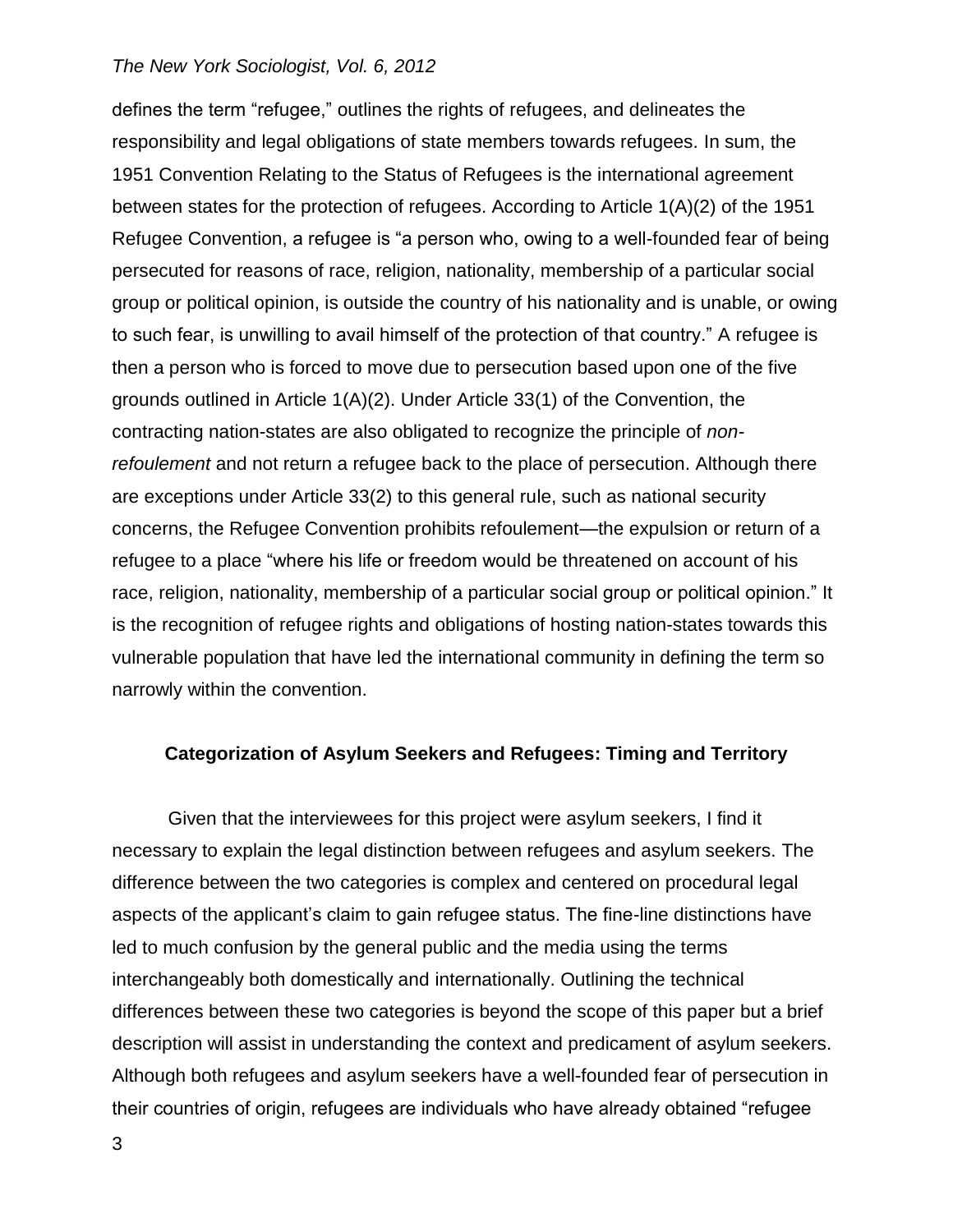status" prior to their entry into the United States and their applications have been adjudicated in favor of finding their claims credible for refugee status. Under U.S. Immigration and Nationality Act section 101(a)(42), refugees are individuals located outside of the United States who can demonstrate that they have been persecuted or fear persecution due to one of the five grounds of the 1951 Refugee Convention mentioned previously. Although refugees are of special humanitarian concern to the United States, a refugee claimant must go through the proper international channels and receive a referral to the U.S. Refugee Admissions Program by the United Nations High Commissioner for Refugees or other humanitarian agencies (USCIS, 2011). After receiving the referral, USCIS officers will interview the refugee applicants abroad and determine whether these individuals are eligible for refugee resettlement in the United States. Therefore, when a refugee enters the United States, a USCIS officer has conducted the eligibility determination of the refugee's case and has approved that the individual meets the conventional refugee definition (USCIS, 2011). The U.S. Department of Health and Human Services Office of Refugee Resettlement provides benefits and services to refugees from the first day they arrive in the United States (ORR, 2008).

Unlike a refugee, an asylum seeker does not enter the United States with a granted refugee status. An asylum seeker is an individual who is already within the territory of the United States or is present at a U.S. port of entry when applying for asylum (USCIS, 2011). It is important to note that an asylum seeker is not barred from applying for asylum because of immigration status. Therefore, individuals who enter the United States illegally can apply for asylum based on their fear of persecution. U.S. law provides complex channels for obtaining asylum status, which include "affirmative asylum processing" with the U.S. Citizenship and Immigration Services or "defensive asylum processing" with the Executive Office for Immigration Review (USCIS 2011). The key difference between the two types of legal procedures is that a defensive application for asylum arises when the asylum seeker is placed in removal proceedings and the individual requests asylum as a defense against removal. Finally, in most situations, asylum seekers do not receive any benefits or services from the U.S. Department of Health and Human Services Office of Refugee Resettlement during the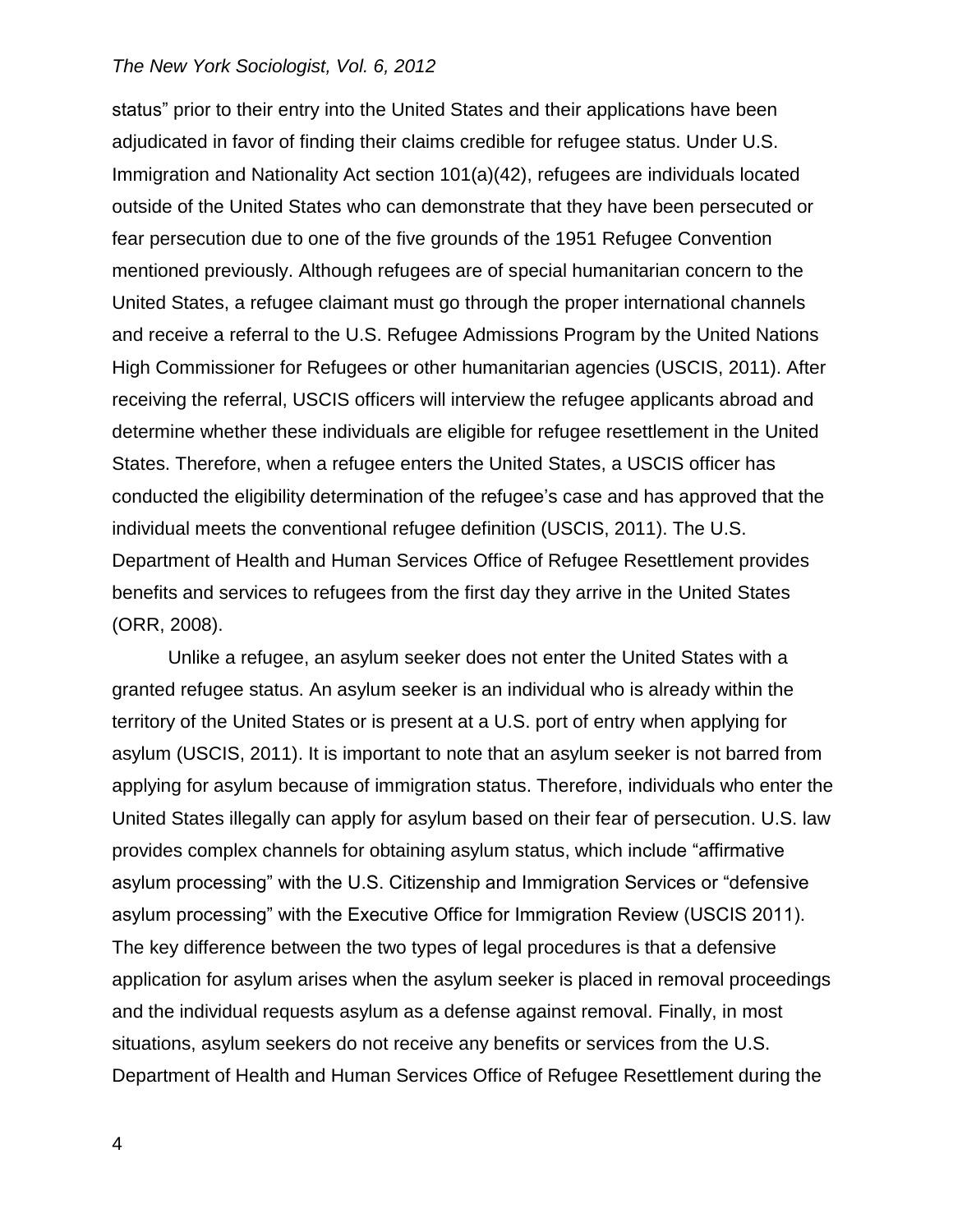pendency of their cases until the final grant date of their asylum application (ORR, 2008).

### **Methodology**

In this qualitative study, I conducted in-depth interviews over a period of four months with fourteen asylum seekers and the staff of an independent non-governmental organization (NGO) who work with them. The non-governmental organization, FELA (pseudonym), in this study is located in an urban area of the United States and has a rich history of assisting individuals who are victims of forced migration. FELA offers basic needs, shelter, and legal assistance to refugees and asylum seekers. While employing semi-structured open-ended interviews, I also conducted participant observation and informal discussions with asylum seekers and the staff of FELA in order to obtain grounded knowledge of the field and have a contextual understanding of the data collected. Although English was not the first language for the asylum seekers who were interviewed, they spoke English fluently and there was no need for translators during the interview process. After recording and transcribing the interviews, I conducted a qualitative analysis of emerging themes and patterns directed towards the discourse of refugeehood and the refugee subjectivity. The interview data presented in this paper focus on the thematic narratives that unfold the various struggles and negotiations which victims of forced movement experience.

#### **Embedded Narratives of the Field Site**

Prior to my entry at FELA, I was familiar with NGOs assisting victims of forced migration. I had worked as a volunteer case manager and interpreter for Farsi speaking refugees and asylum seekers for approximately four years. During my four-month qualitative study at FELA, I observed familiar elements and indications of a transitory space and a longing for homeland. Interestingly, the intensity of these embedded narratives of transition and memories were stronger and more vivid in comparison to my past experience working with this vulnerable population. I believe this was due to the larger number of asylum seekers that FELA assisted who were placed in "defensive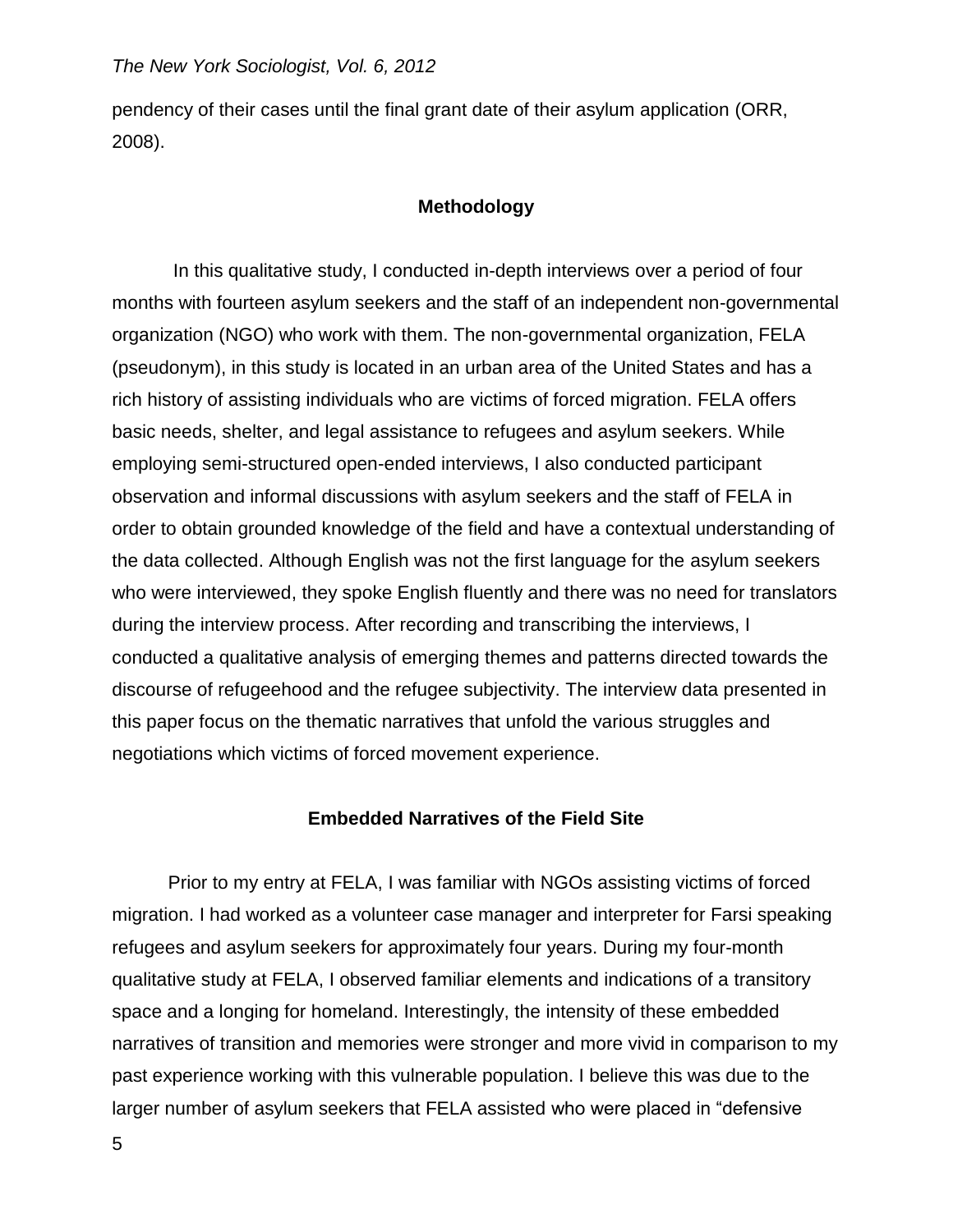asylum processing" and were in removal proceedings while awaiting a decision on their asylum case before an Immigration Judge. There were many strong indicators of FELA being a transitory space for victims of persecution. The consistent observation of individuals packing suitcases and suitcases—both packed and unpacked—standing alone and grouped together blended naturally in the background of FELA's institutional spaces such as the front lobby, rooms, and halls. The pamphlets for English classes and bus schedules, the clients speaking various languages, the large number of couches and chairs in the hallways including the presence of two sets of passenger van seats in FELA's waiting rooms further echoed the embedded narratives of transition and mobility.

The walls of the hallway leading to FELA's cafeteria articulated a multiplicity of homeland narratives and a longing for a *return*. These walls had become the canvas for the paintings of victims of forced movement. The staff informed me that most of these paintings were completed when the refugee clients were temporarily housed at FELA. The paintings were of various countries left behind by asylum seekers and many of the paintings included symbols and writings of nationhood alongside the painted maps. The overwhelming number of countries represented on the walls ranging from Burundi, Sudan, Democratic Republic of Congo, Guatemala, Somalia, Chile, Colombia, Sri Lanka, Bolivia, and El Salvador is a testament to the global issue of forced migration and the plight of its victims. Written messages such as "fight against corruption" and "never give up" *around* the borders and *within* the borders of the painted countries reminded the spectator that for the artists of these expressive paintings the memories of homeland were intertwined with seeking justice and finding a durable solution against the hand of the persecutor. During part of his interview, Keith, one of the staff members at FELA, informed me about the paintings we examined while walking towards the cafeteria.

**B:** You said that they [asylum seekers] spend a lot of time on these paintings. Can you tell me more about that?

**Keith:** Yes. A lot of people work together to make these paintings. All these have been done by refugees. You can see how much time they put into them and it helps them. There are countries everywhere on these walls. You see a lot of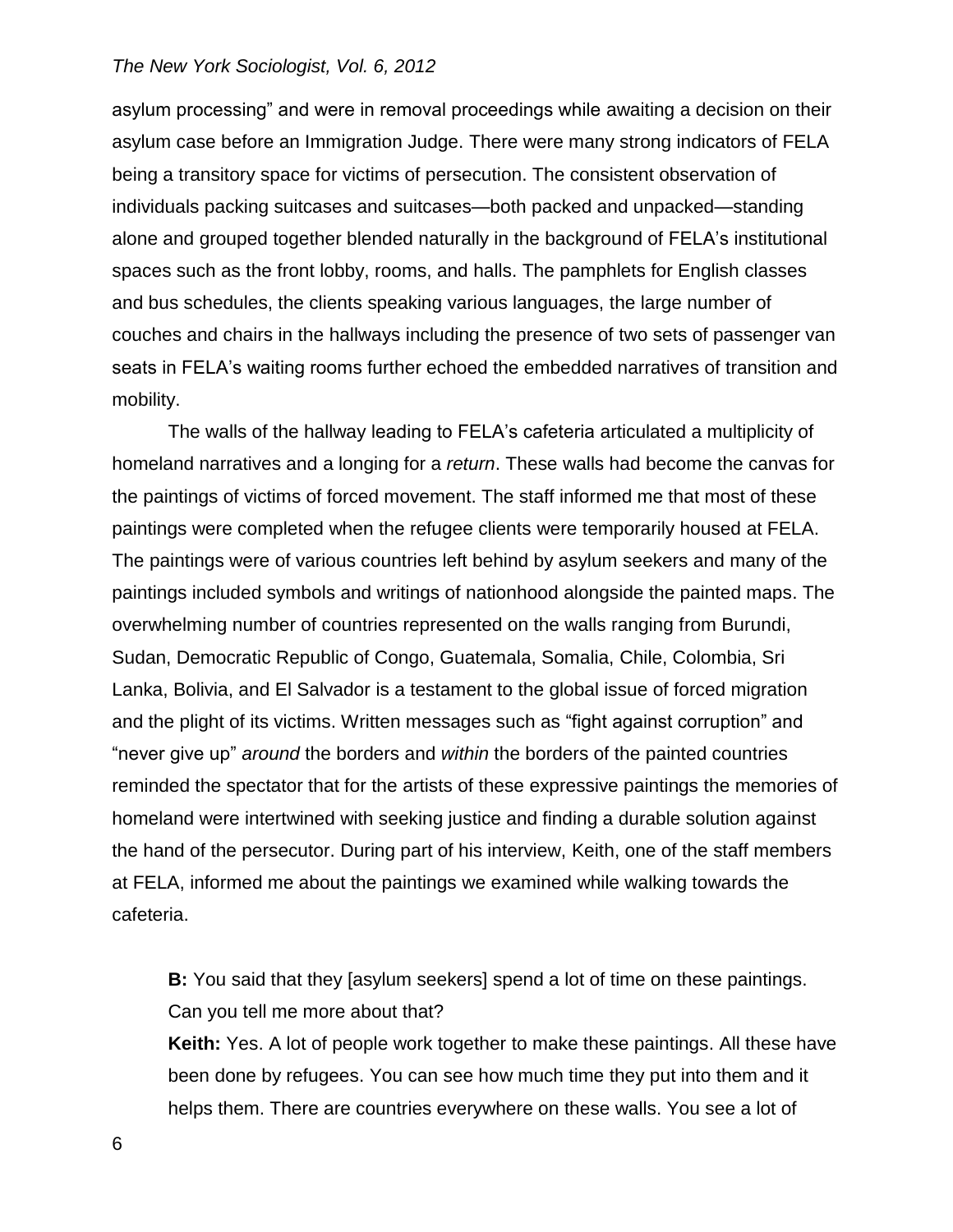flags around in the cafeteria too painted on the walls… [**B** pushes a trashcan away from the wall in order to observe the Bulgaria painting on the wall]. I haven't seen anyone from Bulgaria since I have been working here.

**B:** [approaching the painting of Colombia] Can you tell me why people from Colombia are coming here?

**Keith:** Colombia is a country right now where there is basically a lot of armed opposition to the government. There are a few paramilitary groups that kind of terrorize the countryside. One is called the FARC and the other is ELN. A lot of people are displaced because of them and they say the government is reluctant to help them and can't help protect them from these groups. So they are threatened.. there is a lot of kidnapping. People who don't want to become part of the FARC are threatened and flee.

Keith's statements begin to unveil the importance of paintings in healing the refugee identity. The long journey of healing encompasses many layers and the act of painting with others who share the consciousness of being uprooted is an important step towards coming to terms with what happened. The nature of FELA's transitory space is further amplified when Keith informed me that he had never seen any asylum seekers from Bulgaria during his time of employment, but yet their intangible presence and their demand to hold accountable those who caused their forced migration can be felt. Also, Keith's comments on the painting of Colombia with its paramilitary groups of FARC and ELN is applicable to the other paintings in the sense that each painting of a nation-state had similar lines of flight with its own particular layers of history and oppression that have caused currents of displacement amongst the artists who paint them.

Another FELA staff member, Michael, elaborated on the complex social and individual issues surrounding displacement in response to my interview question of why asylum seekers paint the walls with memories of their homeland.

**Michael:** Being a refugee is a major step in a person's life. It basically cuts you off from your whole history, and considering that most of the folks that receive services and are refugees are coming from the third world where family ties and relationships are extremely important in their lives, people don't make that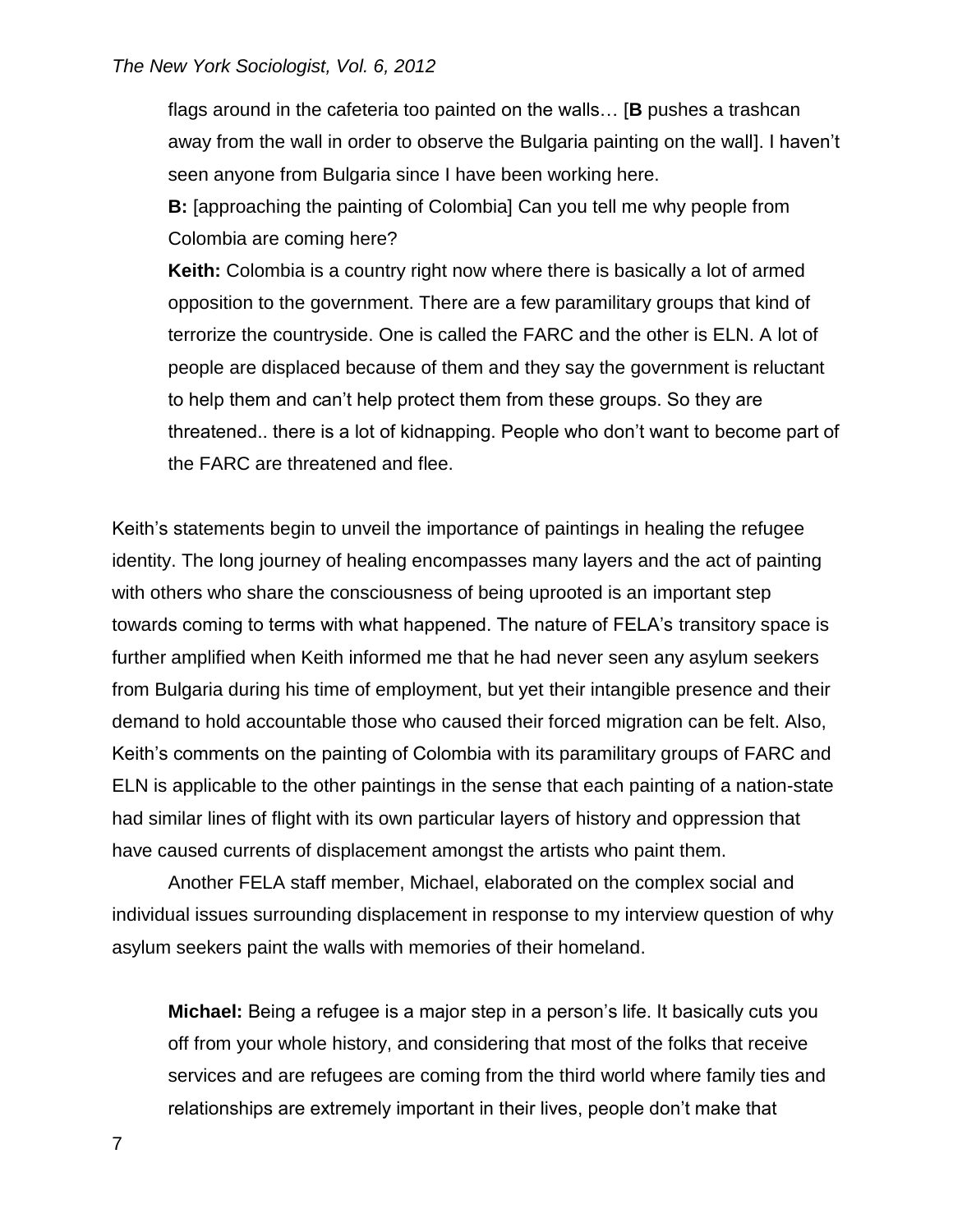decision easily. One of the things that we tell people [referring to population of the United States] is that people are basically moving everything that they have for a new chance. That's really pivotal to understanding what's going on here.

The refugees' reasons for painting are complex and have a dense sense of grief, loss, and trauma. It is the pain and suffering of being "cut off from one's own history" and leaving everything behind, both physical and nonphysical, that have led to the construction of the colorful maps, symbols, and messages on the walls of FELA. Both Keith and Michael had comparable responses when asked how the paintings help the asylum seekers. Keith stated, "These paintings are really helpful for them [*refugees*] in remembering their homes and having the hope of going back one day." Michael said that refugees have many unanswered questions when they come to the United States and these paintings are "part of answering those questions." When I asked Michael for examples of these unanswered questions, he stated, "questions like why was I persecuted for being from a particular group or tribe or simply why did I have to leave." Keith and Michael's responses articulate the imminent challenge of asylum seekers in understanding the experience of becoming uprooted with little or no warning. Desiring answers to unanswered questions that caused great hardship both during internal movement and across borders can be seen when A.K., one of the asylum seekers waiting for her immigration court hearing, points at the painting of her country on the wall and shares her reasons for leaving.

**A.K.:** I had to go. This one is my country (*A.K. points at the painting of her country on wall*). There is a lot of crime there and people dying. **B:** Can you tell me why you left your country?

**A.**K.: They hurt my family and they were going to hurt me. I didn't have much things but I had to go.

**B:** Can you tell me who hurt your family? **A.**K.: The government people. They are everywhere. **B:** How many days did it take you to decide to leave?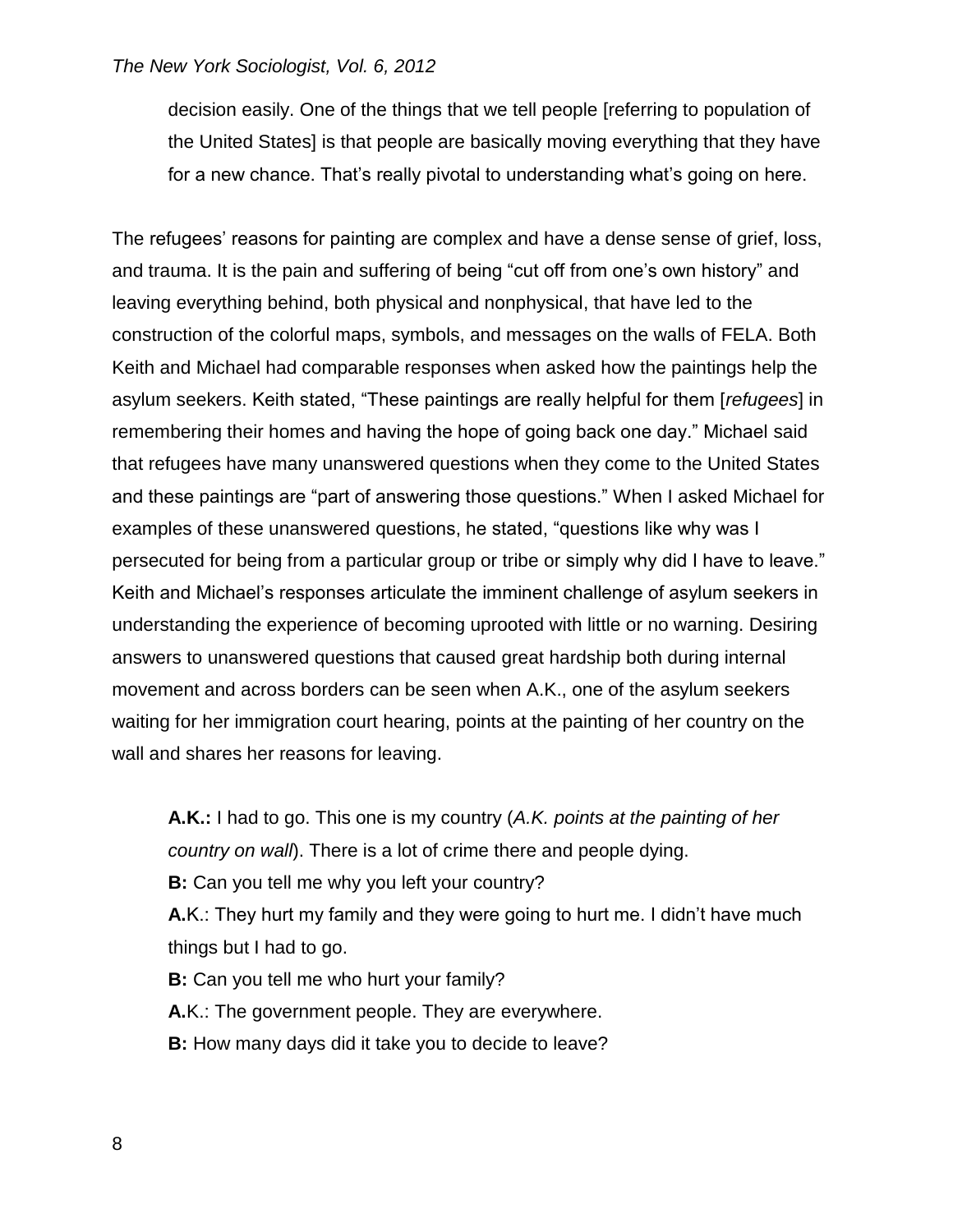**A.**K.: Three days I think. It was very fast. [*pause*] And I didn't have time to say goodbye to family and friends. It was very fast for me but I am happy I am here now.

A.K.'s quick decision to flee within a short amount of time coupled with her inability to say "goodbye to family and friends" is a central theme surrounding the paintings on the walls. The collective consciousness of the refugee identity and the fluidity of territorial lines is further exemplified when A.K. points at other countries on the wall and states, "this could be my country, that could be my country, just put my country name under that one [*pointing at a country across the hall*]. We are all here now [*A.K. smiling*]." The powerful message of the interchangeability of country names by A.K. combined with her deeply felt smile opened a path to the shared painful experience of asylum seekers revisiting what was left behind and the everyday struggle of becoming familiar with the unfamiliar space of the present.

The elements of social isolation and the cultural adjustment that the refugee identity has to make within the adapting host countries resonates through L.M.'s comments during a segment of his response.

**L.M.:** Well [*pause*] I am alone here and gives me a lot of time. I have a lot of things to learn too you know [*laughing*]

**B:** What are the things you think you have to learn here?

**L.M.:** A lot of things. I have to learn about the people and where I am. I am not used to this. I have to get used to culture and the people. I know it is probably difficult for you to understand since you came here different [*smiling*].

**B:** Can you tell me more about what you mean when you say I came here different?

**L.M.:** There was maybe few people in my country who came here like you. I don't know them personally but my village was different and many of us came like me. **B:** OK. [*nodding*] When you say like you, do you mean as refugees? **L.M.:** Yes. Many of us like that.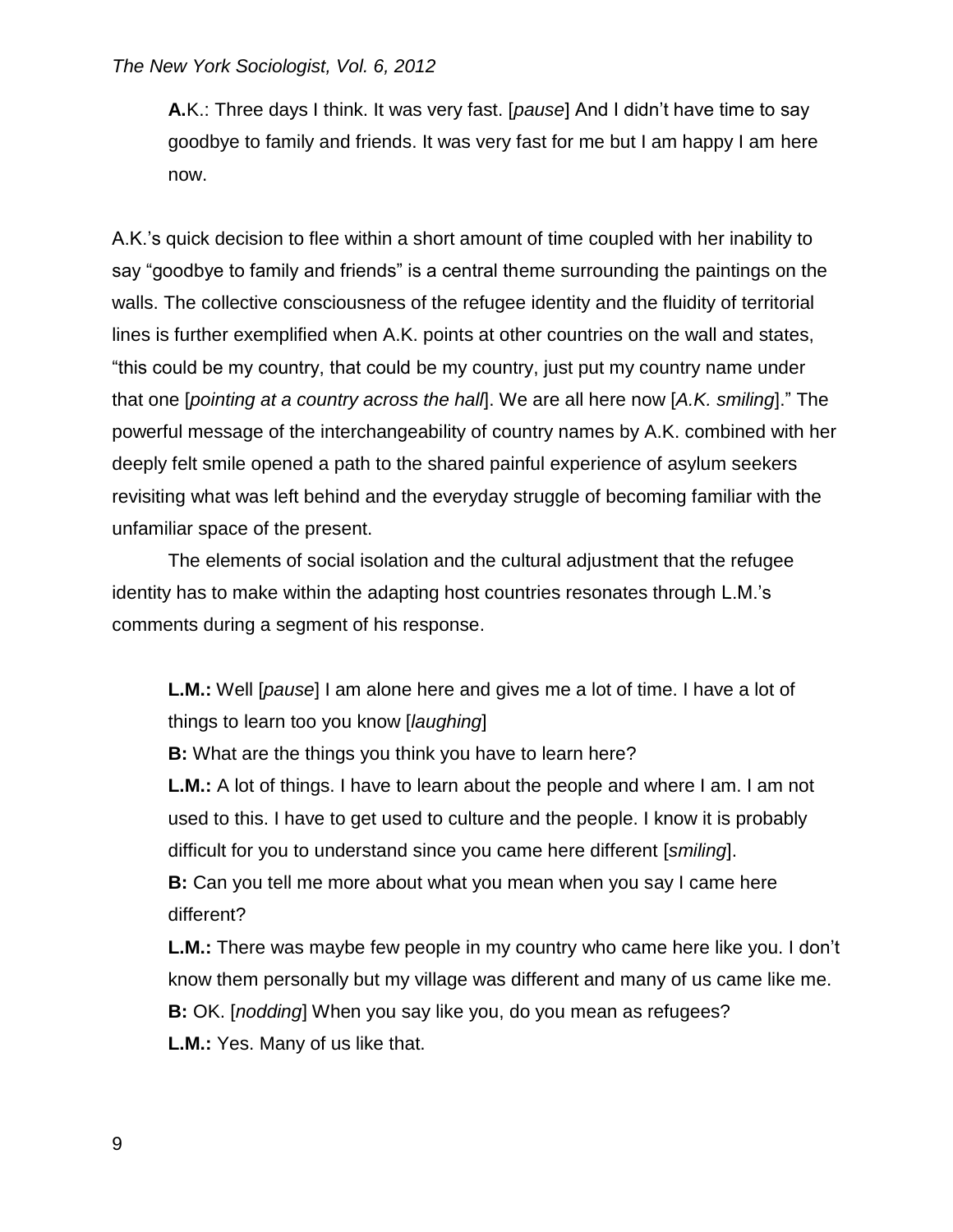Understanding the "*culture and people*" of the new locality and being alone in the process of this journey reestablish one of the central themes of distress for L.M. and other asylum seekers when first arriving in hosting nation-states. Interestingly, in the above dialogue, L.M. also prompted a crucial discourse in distinguishing between the social reality experienced by the immigrant identity (the ethnographer) and that experienced by him. The differing social realities for those who *choose* to move and those who are *forced* to move is noticeably vivid in L.M.'s response. L.M. reminds us that for those who have not experienced forced migration, the refugee experience is difficult to understand. This is inclusive of migrants who have voluntarily moved beyond homeland territories and have experienced various challenges and difficulties in belonging and adapting within their new societies. L.M. also conveys that he was not alone in his experience of involuntary movement and that many individuals in his village suffered the similar injury of unplanned and unwanted journeys resulting in feelings of intense longing for homeland, a feeling than an immigrant or a native would not understand.

## **Tracing the In-depth Narratives of Ada, Ramon and Jodi**

Being a victim of systematic persecution and fleeing the hand of the persecutor is a dangerous and intensely traumatic event in one's life. During my conversation with K.M., one of the staff members at FELA, she expressed that she has come across cases where asylum seekers escape their countries without any documentation or paperwork. According to K.M., these asylum seekers, having a genuine fear of persecution in their country, decide not to visit a government establishment and request a passport or visit an embassy in their nation-state and apply for a visa. Therefore, these individuals seek other means for entering the United States when making their journeys across sovereign territories. Indeed, the risk of harm for the victim of forced migration increases exponentially when asylum seekers depend on human smugglers and other illegal methods of entry in order to reach their destinations.

Once in the United States, asylum seekers face a complex legal process when filing their asylum claims. One of the staff members, V.S., who works daily with asylum seekers in providing basic necessities, shared with me the resulting categorizations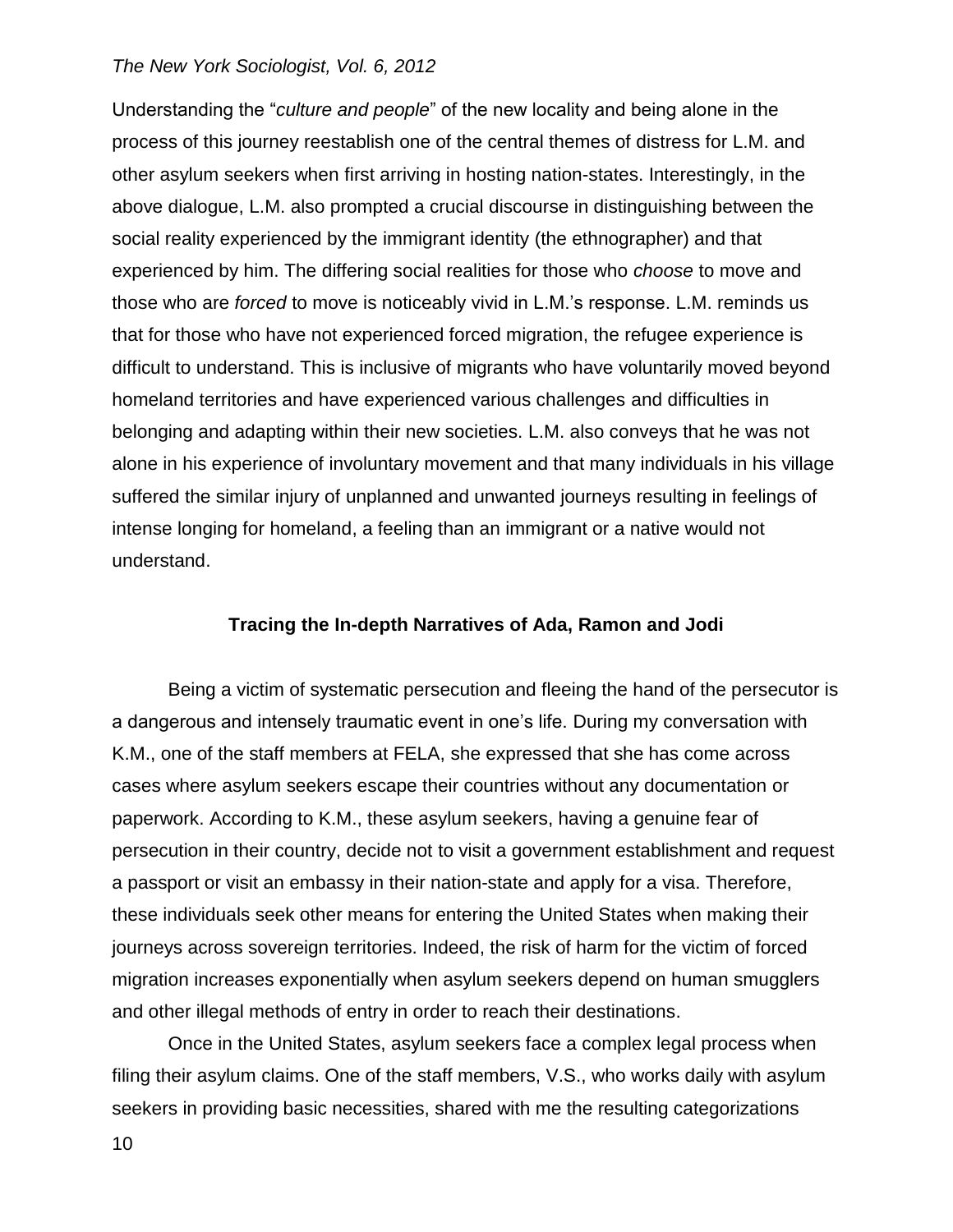within the social space of FELA depending on the status and outcome of the asylum seekers' particular cases.

**B:** Did you say north bounders?

**V.S.:** Yes. North bounders. They are the ones who are going to Canada and applying there.

**B:** Are there any other groups?

**V.S.:** Yes. There are what we call south bounders.

**B:** Interesting. Can you tell me who they are?

**V.S.:** South bounders are the asylum seekers that are rejected and are coming back to the United States.

Later V.S. told me that the terms *north-bounders* and *south-bounders* are informal FELA terms used by the staff members after getting to know the asylum seekers and their stories. She also informed me that there is a third category of asylum seekers at FELA who are filing asylum claims in the United States and are waiting for the decision of the U.S. government. When asked if there is a name for this category, she stated that this particular group is known as the *long-termers*. The social constructs of *north-bounders*, *south-bounders*, and *long-termers* speak volumes not only of the daunting complexity and duration of the legal process facing asylum seekers, but also of the immense emotional distress that accompanies their journeys. Another staff member, E.M., expressed that the asylum seekers' emotional distress is coupled with pressure on FELA's resources in its mission of serving the refugee community. E.M. spoke of the major struggles of FELA as an institution and the continuous exhaustion of its resources in dealing with the incoming refugees. She stated, "the numbers of asylum seekers running away are many and there is so much going on in the world." When asked if she remembers a time when FELA had its greatest challenge in assisting refugees, she responded that during 9/11 period there were so many asylum seekers in FELA that there were not enough staff members to process the applications. Staff members worked extended hours daily to process the applications. While highlighting the trauma experienced by refugees, the continuous emotional stress of working with this vulnerable population resonates during the later part of E.M's interview.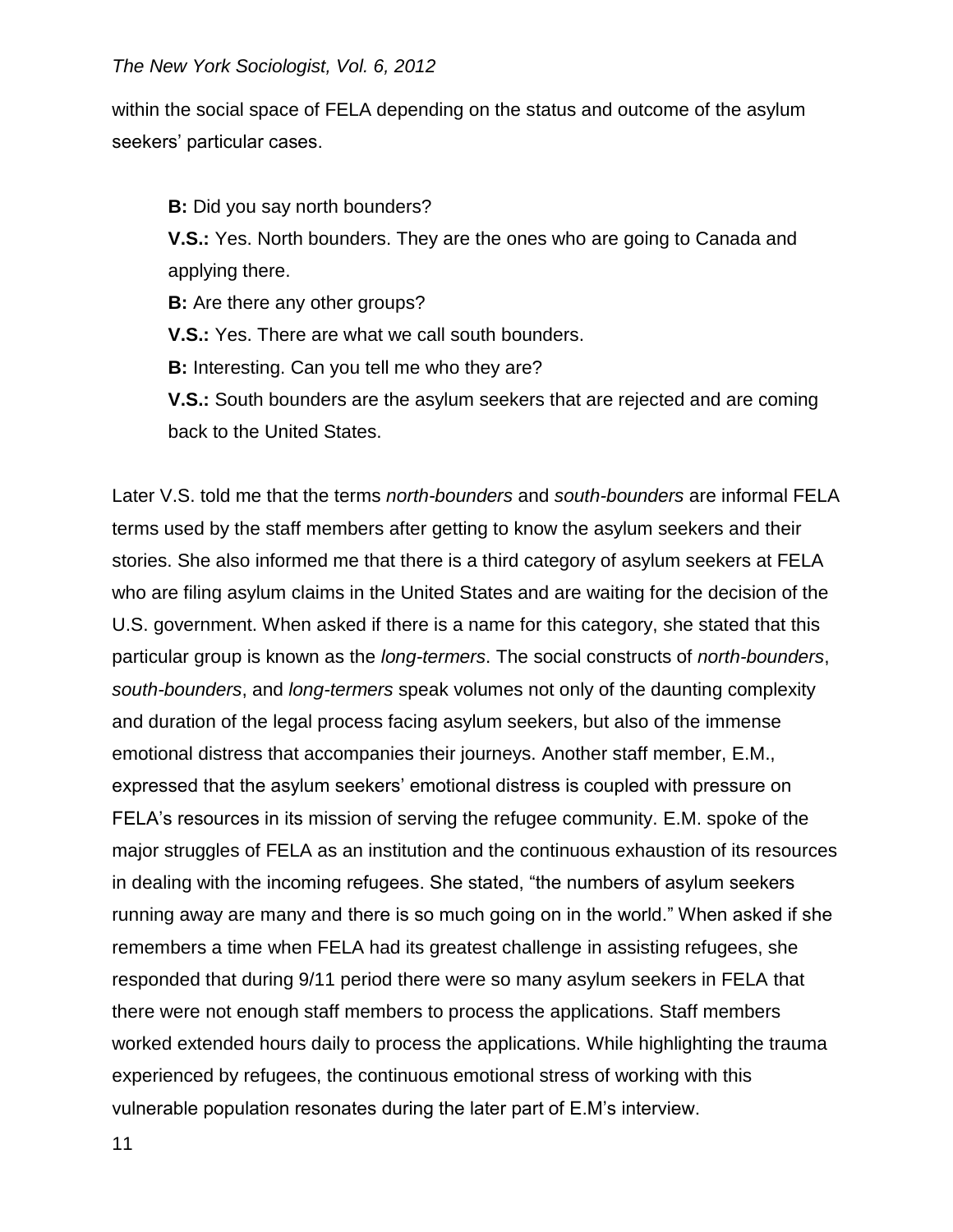**E.M.:** It's not easy to work with people who have been harmed, you did this kind of work so you know, they are somewhere they don't know, they are afraid, and they don't know the legal process here and how overwhelming it can be. Sometimes you wish you could do more to help them but you know we have limited resources. So we do the best we can.

The following narratives of Ada, Ramon, and Jodi unveil the emotional distress and collective trauma that asylum seekers experience. Ada, Ramon, and Jodi shared with me their narratives of past persecution, the fear of being harmed, and the driving force that resulted in the most difficult decision of their lives in becoming displaced.

Sitting across from Ada, Ramon, and Jodi, extreme hardships are unfolded in parallel trajectories. Ada was a politically active member of his community. He told me that he desired justice and fairness in his homeland.

**Ada:** I hate corruption. Corruption by government is in a lot of places in Africa and in my country. I had to say something when I saw what was happening in my community. It's not like this country or Canada. The government isn't there to protect the people. They have their own interests and fill their pockets. I had to say something.

**B:** Do you remember what you said?

**Ada:** Yes. I said why are you charging us for this? I said so much. I said how I feel. They steal money from people and after take us to police if we say anything. **B:** Did they take you?

**Ada:** Yes. They came at night. But when I got out I had to leave because I knew they were coming back to look for me. So, because when they know who you are then they know you. You understand I had to leave (*Ada shaking head*). If they hear you say something they don't leave you alone. That is why I am here.

Ada's nonverbal cues coupled with his words articulated an intense experience of injustice. This was a familiar encounter experienced by Ramon. During his interview, Ramon discussed his dangerous journey from his home to the capital of Sri Lanka, Colombo. As a schoolteacher in his village, Ramon was targeted by the Tamil Tigers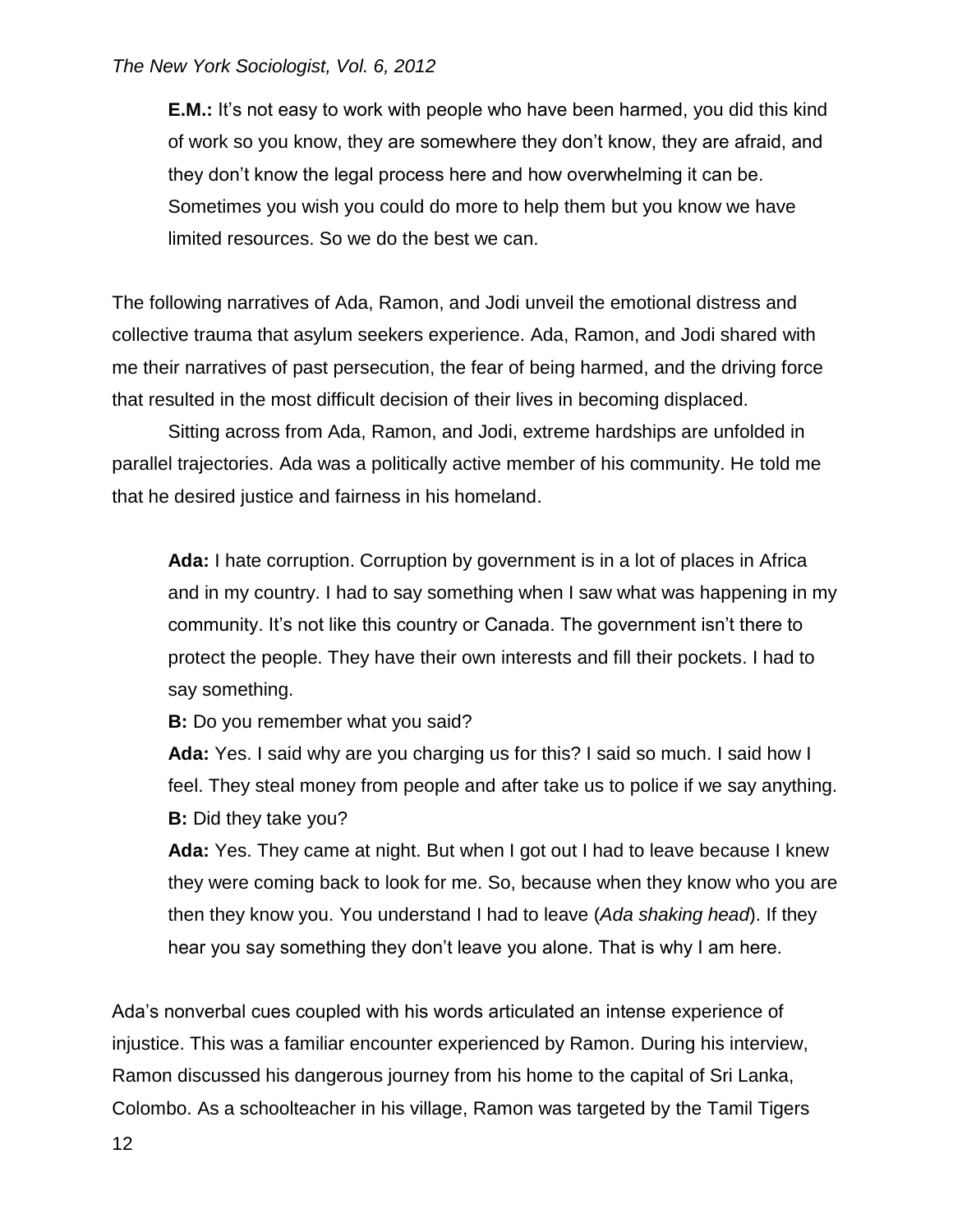(LTTE) who demanded he assist the militants in recruiting his students for the LTTE military forces. Ramon refused and became concerned about the safety of his own children and their forcible conscription. Ramon's account of being uprooted also entailed the difficult decision that he and his wife were forced to make for the safety of their children.

**Ramon:** We had to leave the place. We took whatever we could carry and had to cross the lagoon. That's a very difficult thing to cross… the lagoon… very dangerous. We got into boats, small boats, and in the rough lagoon and came over to Colombo. First we stayed in a refugee camp. In Colombo, I was only allowed my two daughters, my son and I crossed the lagoon with them. But my wife couldn't come with me. The Tigers said if you go to Colombo you should come back. So to make you come back we have your wife here. They didn't give the pass to her. So I said yes and the wife allowed us to go and we came over to Colombo.

A similar description of a painful separation from his wife echoed in Jodi's narrative who was forced to leave his homeland due to his political opinion.

**Jodi:** I was a political opponent and ran away from my country because of persecution. There is no freedom. They arrest political opponents and beat political opponents, and I knew they can kill me too. So first of all I ran from my country because of persecution. The only place I could go I knew it was a western nation because I knew there was no persecution there. Because I knew if I go to any African country it would be the same situation. Most of our countries have agreements whereby any political opponent crossing to another country would be returned to their country and therefore you are going to face a lot of persecution. That's why I decided to cross to North America… I have been out for almost three years now.

**B:** Three years now

**Jodi:** Yes. Yes. So I don't have any clue. My wife moved from the place I was living and went somewhere else because they were harassing her trying to ask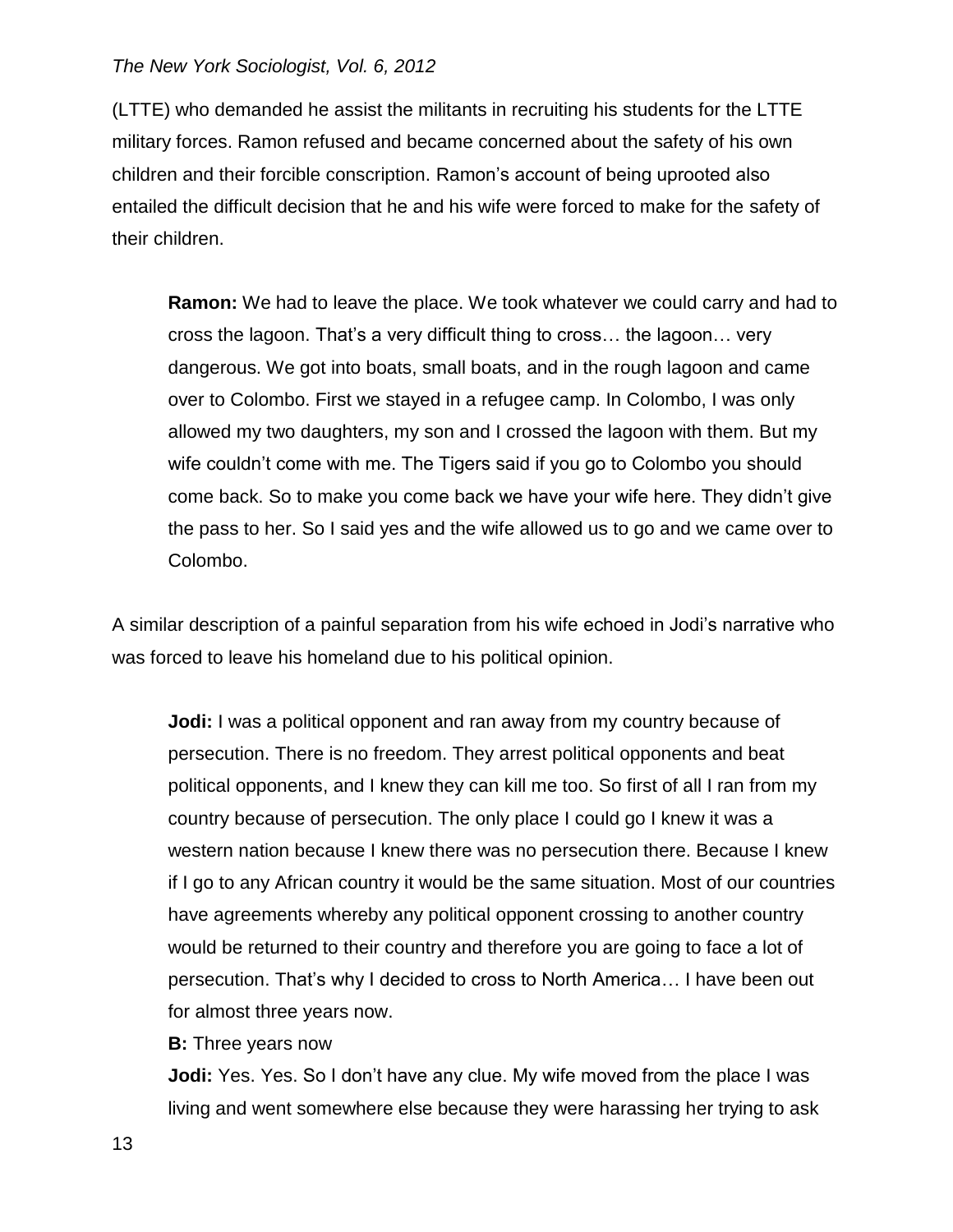her where I am… where I am… so she had to leave and went somewhere where there is no communication at all. So I don't know where they are now. So that is how it is.

The multiplicity of techniques that can be utilized by the modern day persecutor in targeting, harming, and traumatizing the victim of forced migration is descriptively illustrated within the above narratives. As Ada, Ramon, and Jodi have articulated, these calculated strategies could take the form of abduction at nighttime, detention, torture, forced separation from spouse, and harassment of family members. The hand of the persecutor generates immediate unexpected decisions by the victim and in turn allows no time for contemplating what has happened. Themes of "grabbing whatever that can be carried" and "heading for western nation-states in fear of being returned by a neighboring country" were themes that I frequently encountered when working with asylum seekers and refugees prior to my entry into the site. For Jodi and Ada, these themes indicated not only the urgency of the need to leave at the time of persecution, but also the intense surge of anxiety of an unknown future.

Being outside of his homeland for three years with no knowledge of the whereabouts of his wife and family was a major concern for Jodi. During his interview, Jodi expressed that he wanted to reunite with his family in the United States but that was dependent upon the outcome of his asylum case. As mentioned earlier, unlike the refugee, the asylum seeker does not enter the United States with a positive status determination surrounding his or her well-founded fear of persecution. The process of obtaining a grant of asylum is lengthy and can take months or years depending on the particular facts of the case, appeals on denial determinations, and possible national security concerns. During his interview, Jodi discussed his sleeping disturbances and the mental pressures of waiting for the decision of the Immigration Judge on his case.

**B:** This long process you were telling me about you have been through… Can you tell me when are you going to know? **Jodi:** In a month time. In a month time I am going to know. So I am just here,

sleeping and waking up in the morning. Not sleeping at all. I don't sleep at all. I remember today people tell me why do you wake at 5, why do you wake at 4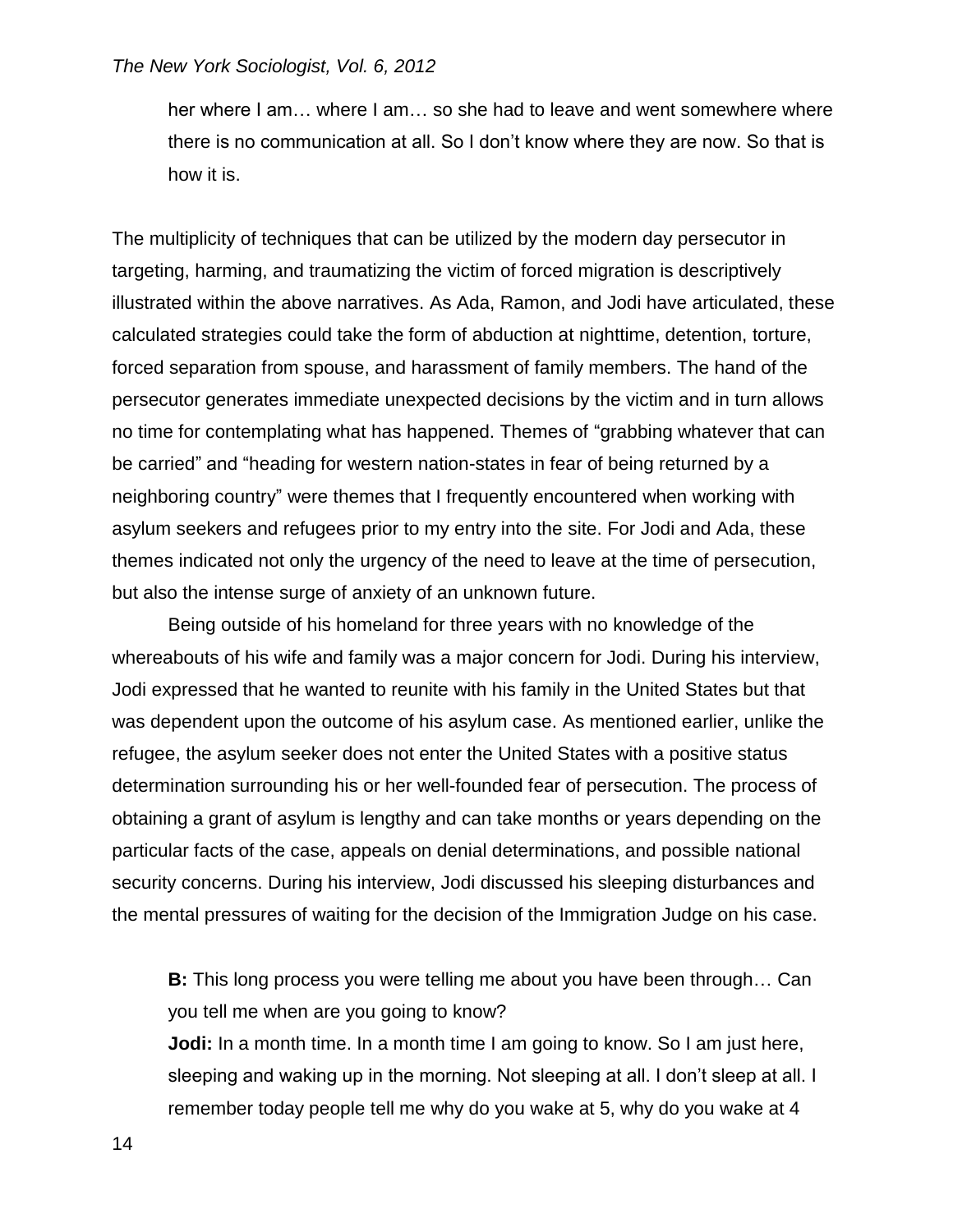(*Jodi laughing*), I said because of what I am going through. I don't know what's going to happen. I don't know. Sometimes I think I am sleeping, but I am not sleeping. I am thinking. I am very far from this body. I try very hard not to think about what is going to happen if the court doesn't let me stay.

It is clear from Jodi's response that the process of asylum eligibility determination and the permission to remain in the United States is one that weighs heavily on the mind of the asylum seeker. The nonverbal body language of powerfully directing his arms upwards when stating that he was *very far from his body* and the meaningful laughter when discussing other people's perception of his sleeping habits strongly communicated Jodi's high level of anxiety and distress surrounding the outcome of his case. Ada also discussed his concern regarding the outcome of his case and the struggle of trying not to think about the uncertainty. He called attention to the lack of control and the knowledge that his journey can possibly end in a return to his homeland.

**Ada:** I try not to think about what the judge will say. Everyone here is very supportive. It's not easy and the more I think about it, the more I feel like it is out of my control.

**B:** What do you think would happen if you returned?

**Ada:** I don't know what would happen. If they take me and send me back I have to hide and find my way out again. The government there knows me. They have people all over the country. It's a very difficult situation I am in.

The shared circulation of anxiety amongst asylum seekers is also well established when Ada explained his increasing distress in listening to other asylum seekers whose cases have been denied by the immigration court.

**Ada:** So I listen to the ones who are ahead of me and they weren't accepted and listen to see if their cases is like mine. I really listen and it doesn't help because I get afraid, very afraid, because I don't know what will happen. People are not accepted some times and I think that her case is like mine or his case is like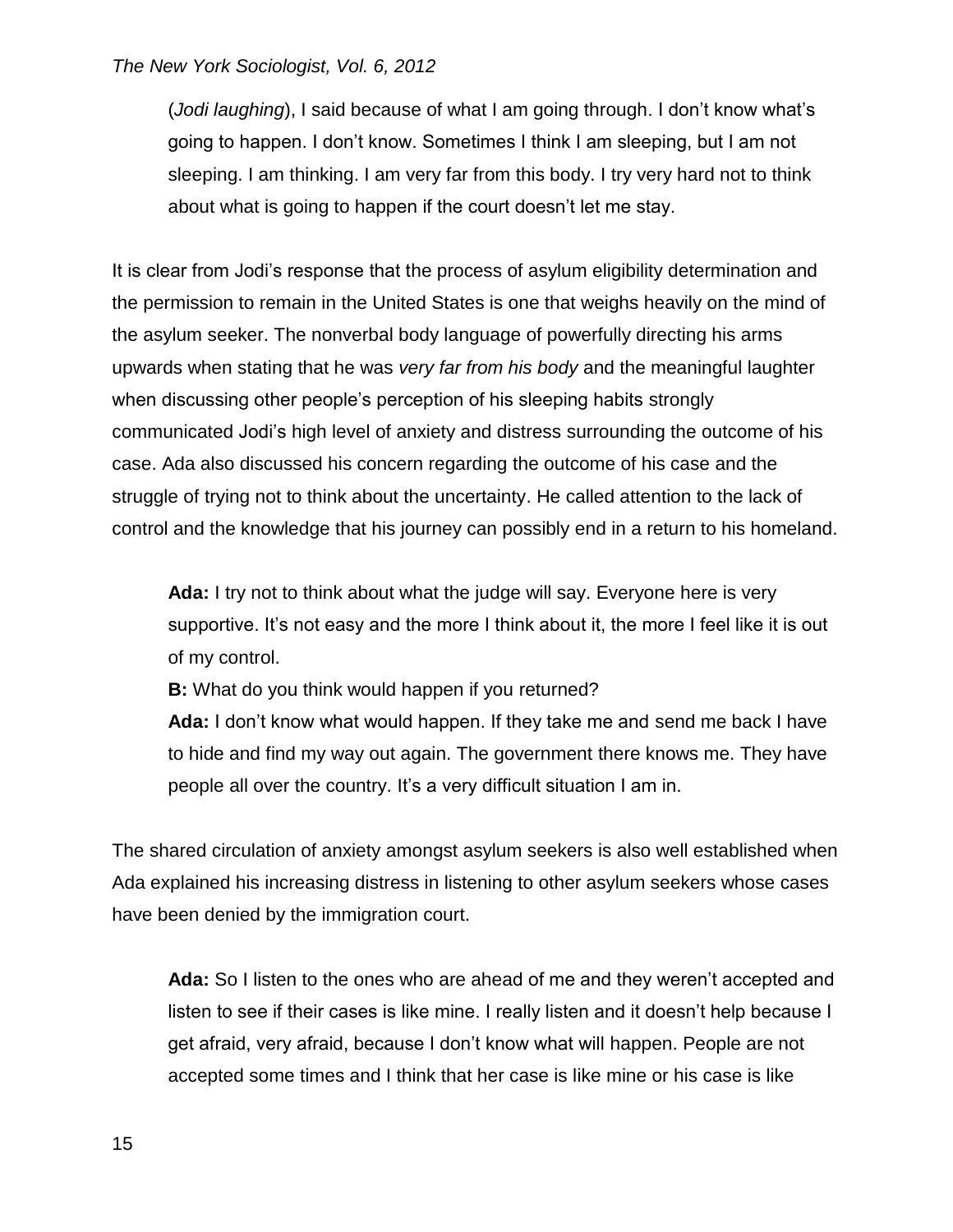mine. So mine will be turned down. I try not to think about it and just wait. I just can't control it.

Similar to Ada and Jodi, Ramon expressed his fear of a negative outcome on his case and the *longer felt* duration of each day as he waits for the decision. Ramon stated, "The days are long and they get longer as I get closer (l*aughing*)." Later in the interview, the lifting of the weight of Ramon's anxiety upon a positive decision is illustrated when he states, "I have been thinking about my case for so long, so long, and when there is a decision for me to stay, to stay and I am free I don't know what to do with all this time (*laughing*). I would have so much time (*smiling*)."

### **Criminalization of the Asylum Seeker**

During the course of this exploratory project, I found that Ada and Jodi experienced detention as they were pursuing their asylum claims under the U.S. defensive asylum processing channel. Capturing the asylum seekers' psychological impact of being labeled as a criminal and the overlapping of criminal law into immigration law is an important theoretical framework that can be the subject of future research. During the in-depth interviews, both asylum seekers consistently expressed their mental distress during the time they were detained in U.S. Ada described his experience of being detained after leaving his homeland as "completely shocking and unexpected." He further elaborated on this unexpected event in his life and its psychological impact.

**B:** Can you provide me with more detail as to why you thought your detention in the United States was unexpected?

**Ada:** Sure. You see in my country things are different… very different. People go to jail for saying anything against the government. Lots of political prisoners in my country just watch the news there. When I was in my country I wasn't surprised that I could go to prison. I knew they abuse people but here in America… I was very surprised. I never expected that I would be put in prison. I run away from that country (*pointing in air with right hand*) to this country (*pointing in air with left*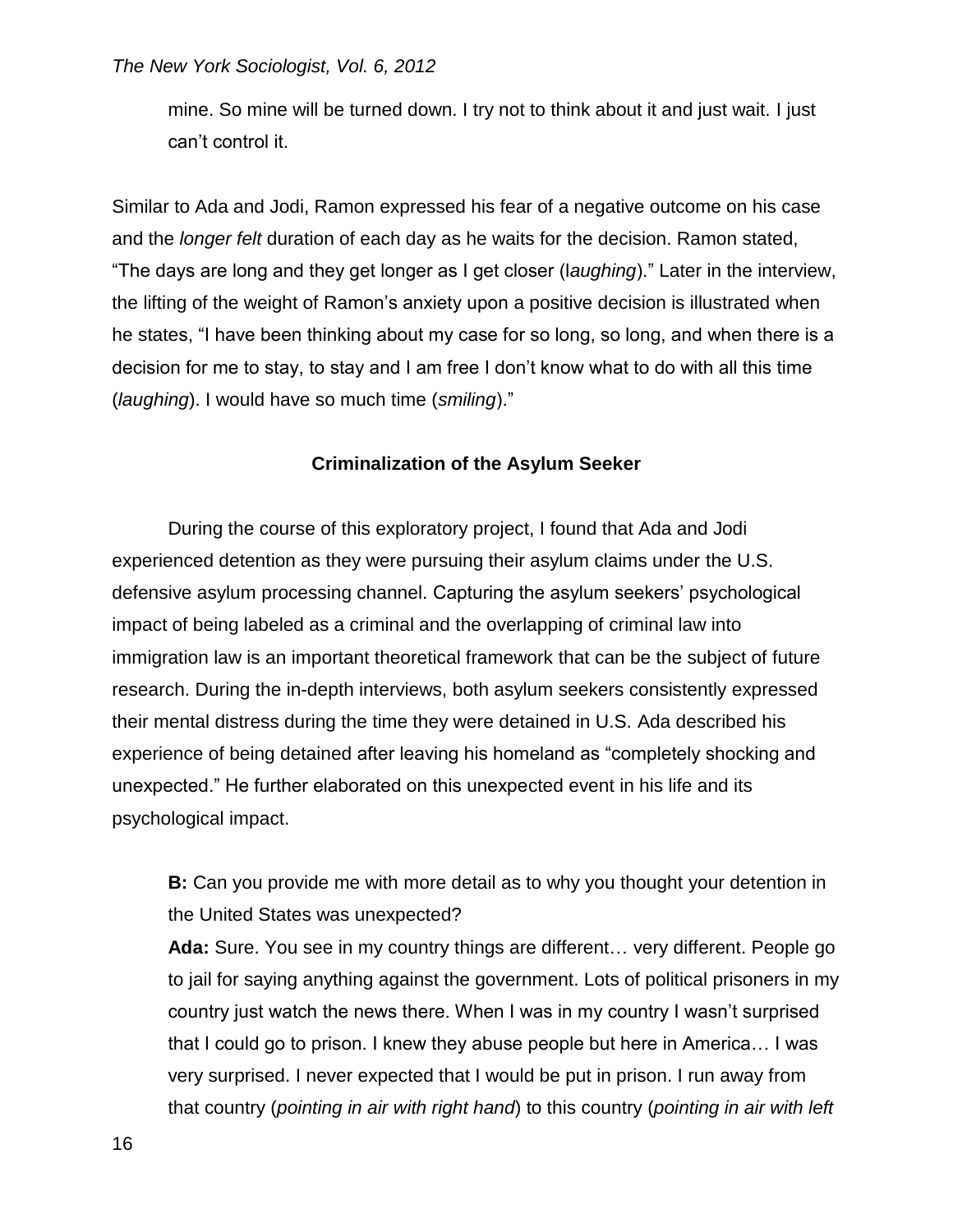*hand*) and then I am in prison where I ran away to. I was shocked and depressed. I don't understand what I did wrong. I am not a criminal. I ran away from criminals (*laughing*).

Ada's statements, "*I am not a criminal. I ran away from criminals*," unveil the shocking social reality faced by many asylum seekers when detained. For Ada, escaping the criminal hands of the persecutory agent and its past actions constructs the very basis of his claim to asylum but yet his mode of entry into the United States resulted in his detention as a "criminal." His self-categorization of being seen as a "criminal" was evident when Ada stated on three separate occasions that people must have assumed he was a criminal during his detention period. While in the detention facilities, Ada described his initial feelings as being "shocked" and "depressed" but later he elaborated how these feelings transformed into anger and the feeling of being a "victim of injustice."

**Ada:** I began to question my even coming here. I didn't do anything wrong. I ran away from the government like they did and they are treated differently. **B:** Can you tell me who you mean when you say "they"? **Ada:** The people who come here with visas.

**B:** How are they treated differently?

**Ada:** They are treated differently because why was I not free like those other people who come here legally and then get asylum. I just didn't have a way of coming here like that. It's not easy to get a visa. I had to leave and now I was in detention. I was angry. I felt like it was really not right. I didn't have a choice.

Interestingly, in the above dialogue, Ada reveals the sharp contrast in the treatment of asylum seekers who enter the United States legally and then apply for asylum at a U.S. Asylum Office versus individuals who are apprehended at U.S. borders prior to their request for an asylum claim in the United States. It was the "unfairness" and the "injustice" in Ada's mind that motivated him to study immigration law and criminal law while in detention. Ada's interest in law was one of the central reasons he was targeted by the government of his country and yet it was the very same interest that inspired him to find explanations of his state of detention in his host country. I asked Ada if he had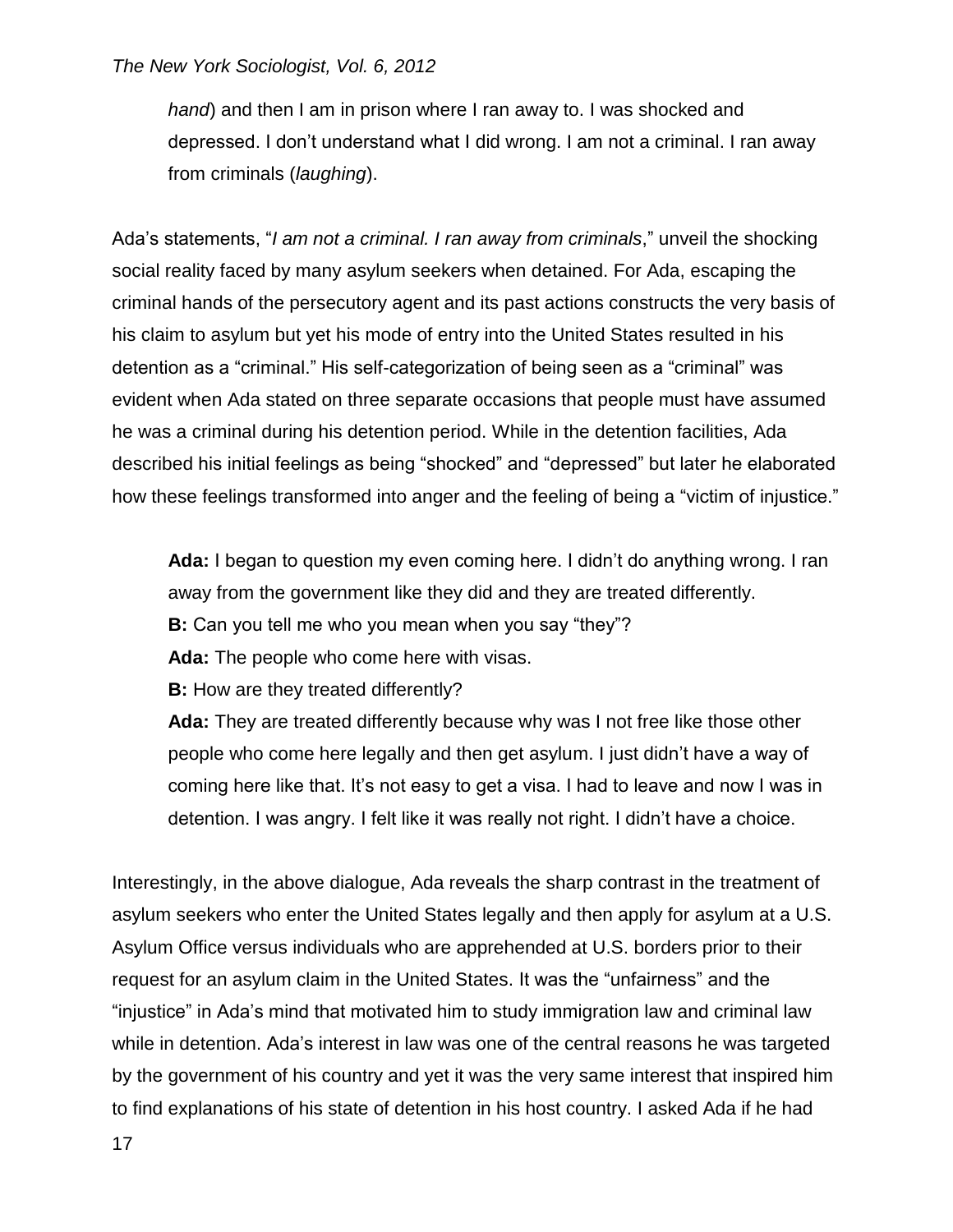obtained an explanation about his detention. He smiled intensely and stated, "I did. It's all about loopholes." He elaborated on the distinction between immigration law and criminal law in defining the concept of loopholes and its direct impact on the plight of asylum seekers applying through U.S. defensive-processing mechanism.

**Ada:** I felt like a criminal the moment I set foot here and got detained. It is all about loopholes because criminal law has loopholes in this country and there are ways of getting around things. But there are no loopholes in immigration law. If there was loopholes things could have been a lot easier for me. I wouldn't spend so much time in detention like the criminals and with the criminals. But you never know what to expect… you never know what to expect.

The themes of unexpected detention and the time spent in detention "*like the criminals and with the criminals*" resonated in Jodi's narrative of arrival in the United States. As an asylum seeker held in detention and subsequently released on temporary protection while his case was pending in Immigration Court, Jodi provided a detailed description of his experience in Immigration custody.

**Jodi:** They handcuffed me. I was confused. It was like I was in a movie. They straight away took me to the office and put me there and it was night. For the first time I got handcuffed. In the morning they picked me up from the office. I didn't know what was happening, they told me to bend down and they handcuffed even my legs, my waist and my hands... I don't even know how they do it. I pleaded with them to call my friend and my friend picked up some clothes. I couldn't even see the friend because they wouldn't let me to see him. I was tired, tired, confused. I didn't know where I was actually.

Sitting across from Jodi and observing him hit his wrists together when articulating his experience of being handcuffed for the first time, manifests the criminalization of the asylum seeker and the mental struggle in attempting to understand what is happening. Later in the interview, Jodi expressed that his inability to see his friend emphasized the reality that he was imprisoned in an unknown location. The mental distress and feelings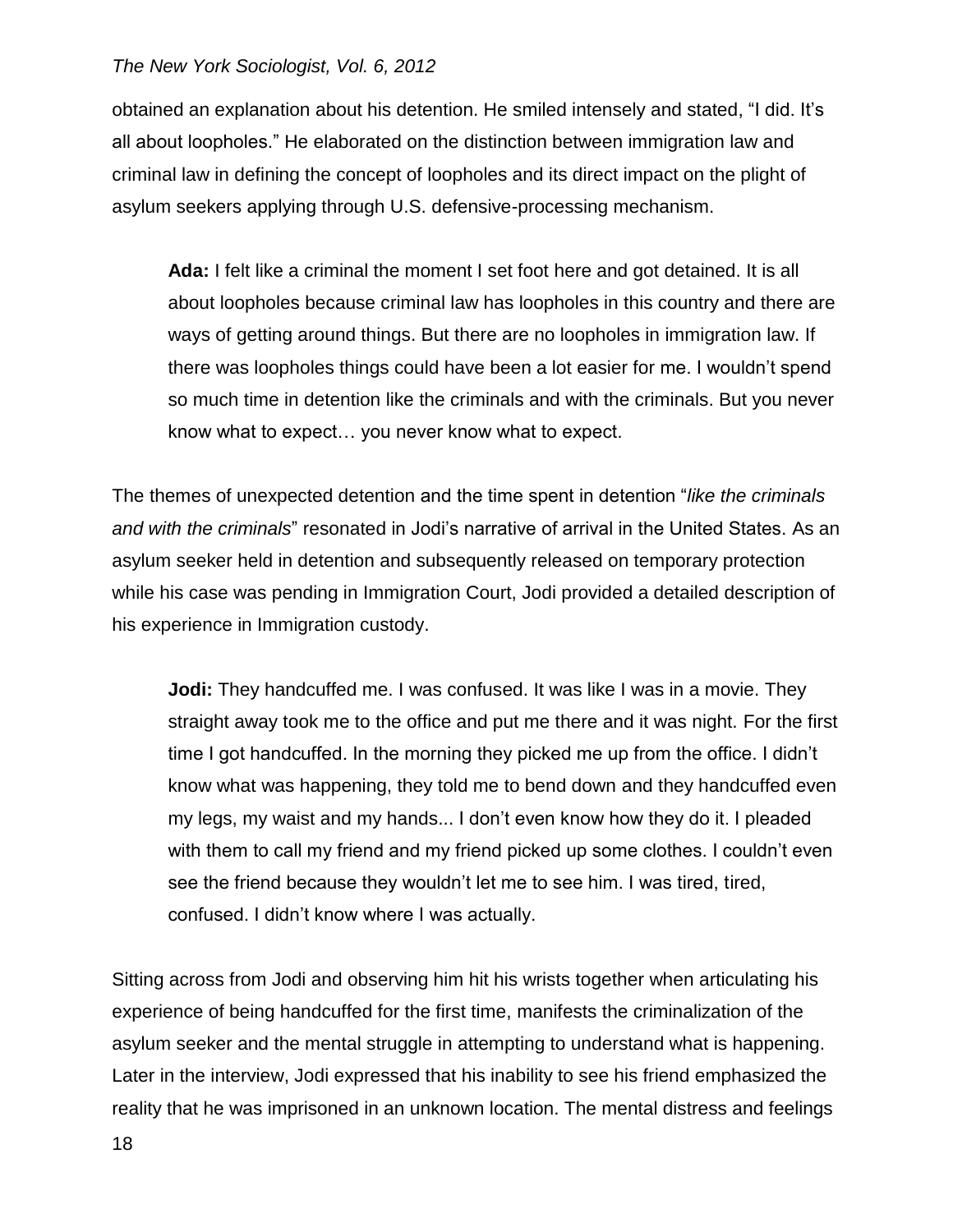of hopelessness are conveyed through Jodi's multiple statements of being tired and confused. The following account of Jodi's detention demonstrates the substantial mental harm and embarrassment he endured when walking in public with handcuffs.

**Jodi:** When I got out of the car, they just lifted me up and they carried my documents and my bag, there are a lot of people sitting and waiting to attend and you see people and they see you passing like a criminal (*Jodi hitting wrists together*). They thought maybe I have stolen something. You see, I got scared and I said my god people are going to think I have done something very very wrong. Then when I came out I was shy because looking at people they saw me when I was handcuffed both legs, hands, and my waist… you see, I have never done a crime in my life. I was confused and I just don't understand. I am here now and just waiting for the decision.

His concern about being tagged as a criminal and his fear of being seen in the public spectacle as an offender who had committed a crime of moral turpitude reveal the persisting mental anxiety that Jodi suffered. In a later conversation, when I asked Jodi why he thought his arrest was similar to a movie, he stated while laughing,

**Jodi:** I didn't know this could happen here to me. It was really like a movie. Even in my country of persecution I was never handcuffed. The United States was the last place I expected this. I had no idea. I had no idea.

Indeed, Jodi's surprise at being detained in the United States exemplifies the lack of knowledge many victims of forced migration have in regards to the rigorous immigration laws within sovereign fortresses of western nation-states and the consequences of breaking such laws.

### **Conclusion**

Through interviewing staff members and asylum seekers at FELA, this exploratory project revealed the dense site of the displaced peoples' subjectivity and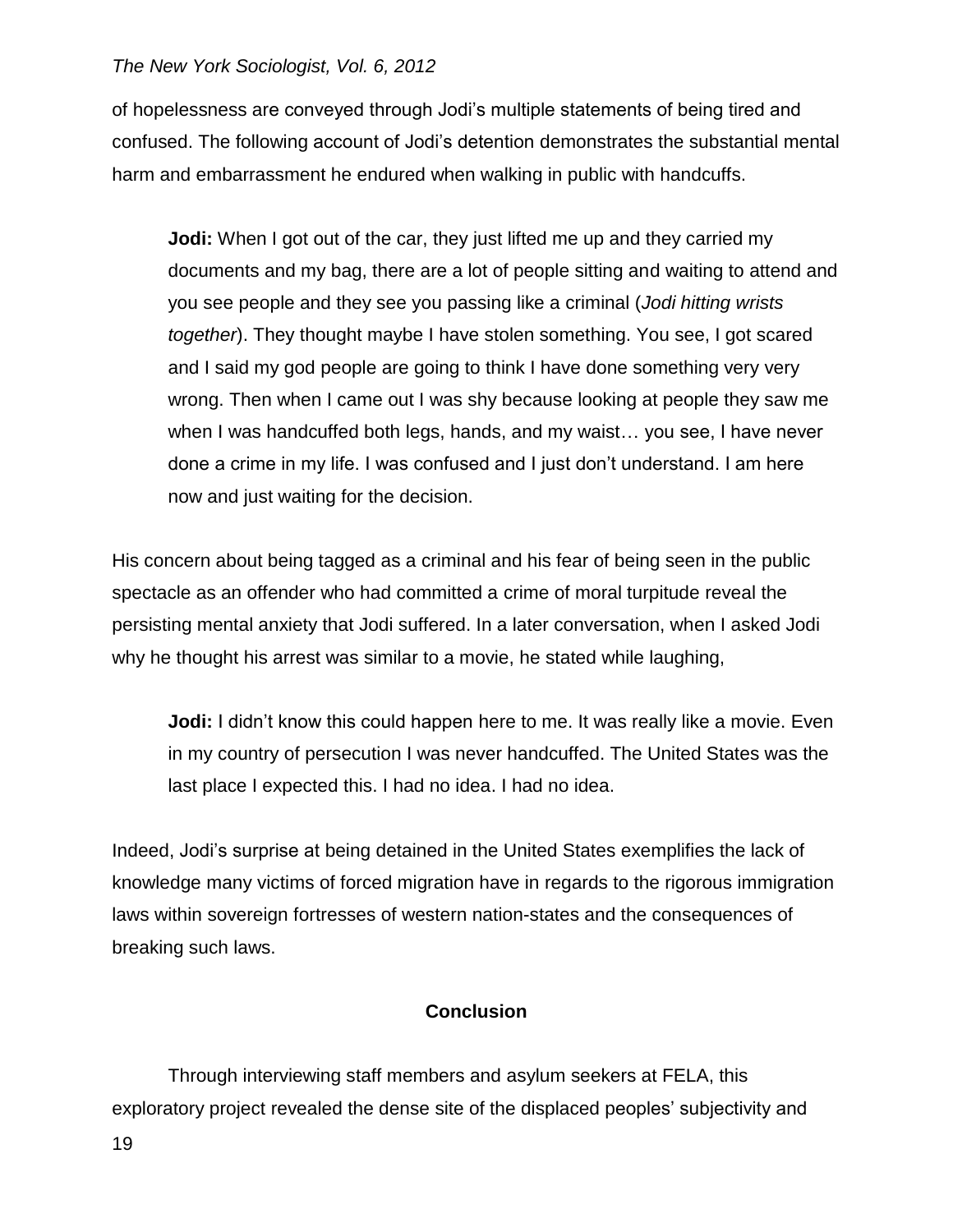mapped their *bitterness at parting* from homelands and its continued resonance in the United States. The paintings on FELA's walls and the narratives that followed demonstrate the ever-present collective anxieties that continue amongst this marginalized population in various forms and lines of flight. The dialogues within FELA's social space of mobility and transition also unveiled the uninterrupted struggle of the asylum seeker in understanding the un-healable rift and searching for a durable solution. In addition, the narratives vividly unfolded two additional themes pertaining to asylum seekers. In facing a complex legal discourse for filing asylum claims within the restrictive regime of U.S. immigration laws, asylum seekers experience immense mental distress during their waiting periods regardless of whether they filed a claim affirmatively or defensively. This mental distress can be attributed to being in a state of limbo and ascertaining the possibility of a return to the hands of the persecutor. Finally, criminalizing defensive asylum seekers and placing them in prolonged confinement results in substantial mental harm. For this vulnerable population, the distress of becoming "criminal" in the hosting nation-state is coupled with circulating traumatic memories of past persecution, torture, and detention in homeland.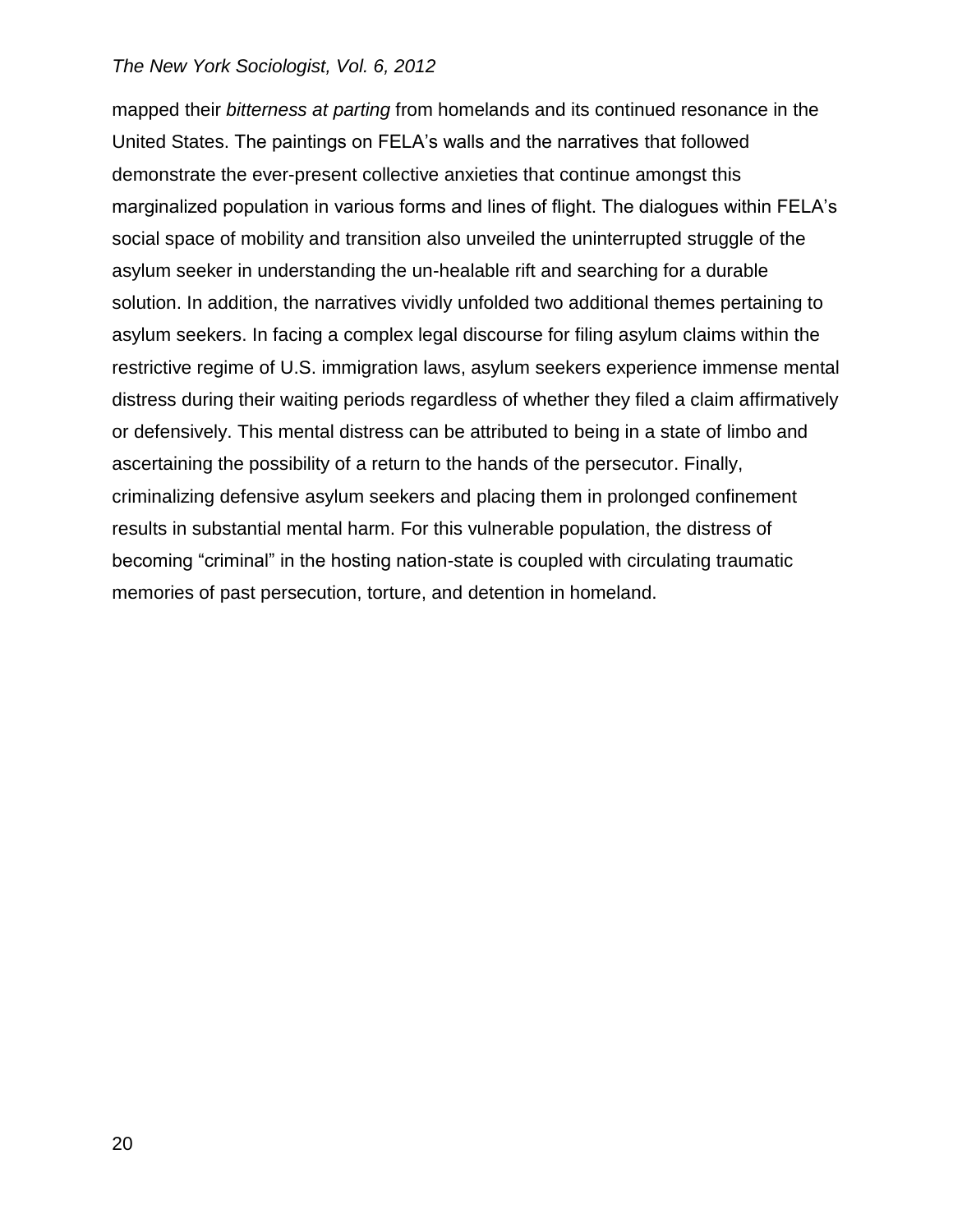# **References**

Almqvist K. & Brandell-Forsberg M. 1995. Iranian Refugee Children in Sweden: Effects of Organized Violence and Forced Migration on Preschool Children. *American Journal of Orthopsychiatry*, *65*(2), 225-237.

Almqvist K. & Brandell-Forsberg M. 1997. Refugee Children in Sweden: Post-traumatic Stress Disorder in Iranian Preschool Children Exposed to Organized Violence. *Child Abuse Negl*, *21*(4), 351-366.

- Convention Relating to the Status of Refugees. 1951. Retrieved September 2, 2012, from http://www.unhcr.org/refworld/doc id/3be01b964.html
- George, M. 2010. A Theoretical Understanding of Refugee Trauma. *Clinical Social Work Journal,38*(4), 379-387.
- Goodwin-Gill, G. & McAdam, J. 2007. *The Refugee in International Law*. Oxford, UK: Oxford University Press.
- Kaplan, A. 2008. Mental Health Services for Survivors of Mass Violence. *Psychiatric Times, 25*(4), 55-60.
- Mertus, J. et al. 1997. *The Suitcase: Refugee Voices from Bosnia and Croatia*. Berkley, CA: University of California Press.
- ORR. 2008. *Office of Refugee Resettlement: Who We Serve*. Retrieved September 3, 2012, from

http://www.acf.hhs.gov/programs/ orr/about/whoweserve.htm

Rasmussen, A., Nguyen, L., Wilkinson, J., Vundla, S., Raghavan, S., Miller, K. E. and Keller, A. S. 2010. Rates and Impact of Trauma and Current Stressors Among Darfuri Refugees in Eastern Chad. *American Journal of Orthopsychiatry*, *80*, 227–236.

Said, Edward. 2000. *Reflections on Exile and other Essays.* Cambridge, MA: Harvard University Press.

UNHCR. 2012. *UNHCR Global Appeal 2012-2013.* Retrieved September 3, 2012, from http://www.unhcr.org/ga12/index. xml

USCIS. 2011. *Refugee & Asylum.*  Retrieved September 3, 2012, from http://www.uscis.gov/portal/site/u scis/menuitem